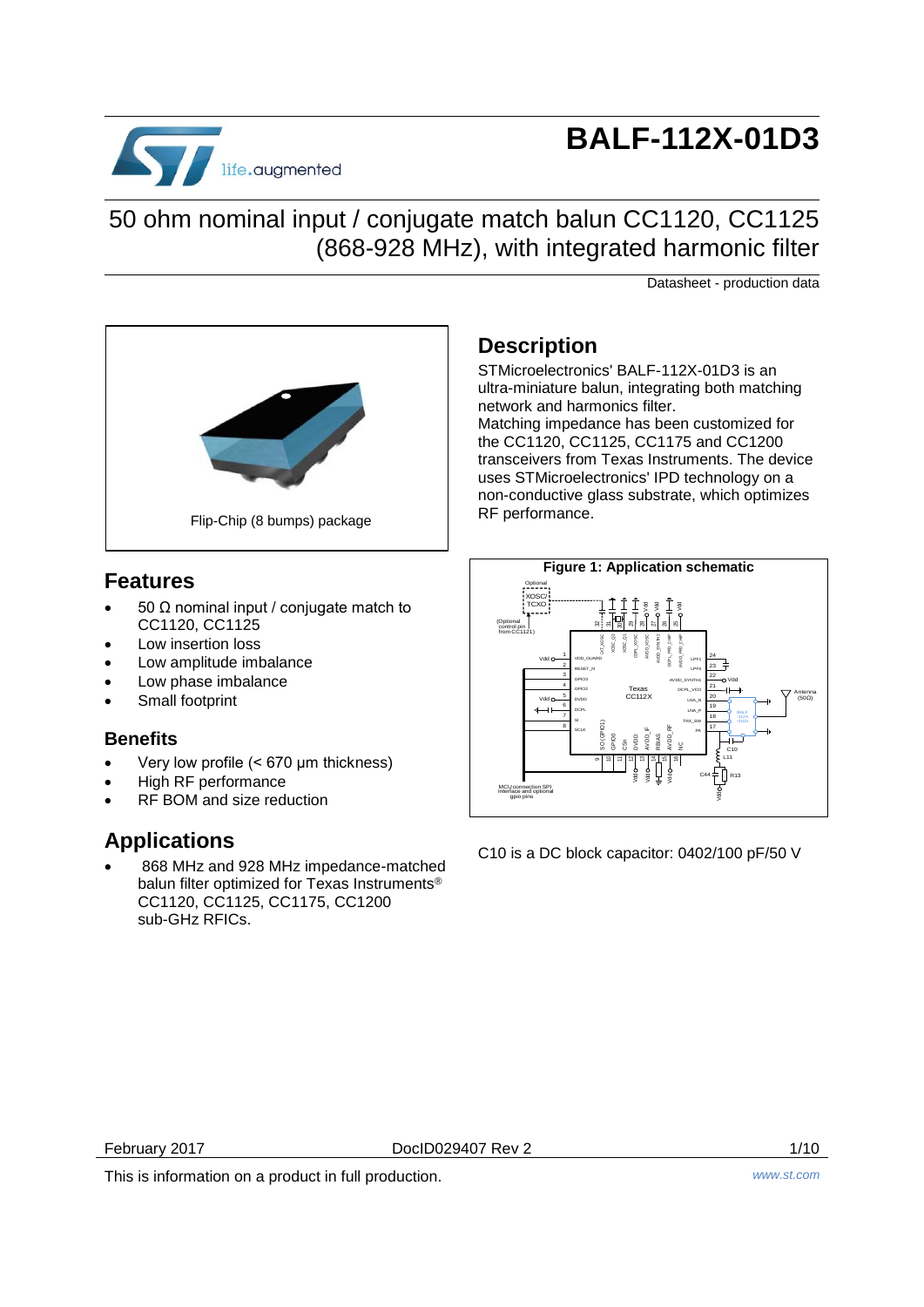### **1 Characteristics**

| Symbol           |                                                                                    |      | <b>Unit</b> |       |        |
|------------------|------------------------------------------------------------------------------------|------|-------------|-------|--------|
|                  | <b>Parameter</b>                                                                   | Min. | Typ.        | Max.  |        |
| $P_{IN}$         | Input power RFIN                                                                   |      |             | 20    | dBm    |
| V <sub>ESD</sub> | ESD ratings MIL STD883C (HBM: $C = 100$ pF, $R = 1.5$<br>$\Omega$ , air discharge) | 500  |             |       | $\vee$ |
|                  | ESD ratings machine model (MM: $C = 200$ pF, $R = 25$<br>$W, L = 500$ nH)          | 250  |             |       |        |
| Top              | Operating temperature                                                              | -40  |             | $+85$ | °C     |

#### **Table 1: Absolute maximum ratings (limiting values)**

#### **Table 2: Electrical characteristics and RF performance (Tamb = 25 °C) RX balun**

|                                | <b>Parameter</b>               | <b>Test</b> | Value  |                    | Unit    |            |
|--------------------------------|--------------------------------|-------------|--------|--------------------|---------|------------|
| <b>Symbol</b>                  |                                | condition   | Min.   | Typ.               | Max.    |            |
| Z <sub>RX</sub>                | Nominal differential impedance |             |        | Match to<br>CC112X |         | Ω          |
| <b>ZANT</b>                    | Antenna impedance              |             |        | 50                 |         | Ω          |
|                                | Frequency range (bandwidth)    |             | 866    |                    | 928     | <b>MHz</b> |
| S <sub>21</sub> RX-ANT         | Insertion loss in bandwidth    | at 868 MHz  | $-2.3$ | $-1.9$             |         | dB         |
|                                |                                | at 928 MHz  | $-2.8$ | $-2.4$             |         |            |
| Input return loss in bandwidth |                                | at 868 MHz  |        | $-22$              | $-20$   | dB         |
| S <sub>11</sub> <sub>ANT</sub> |                                | at 928 MHz  |        | $-11$              | -9      |            |
| Phase imbal                    | Output phase imbalance         | $-10$       | $-2.9$ | 10                 | $\circ$ |            |
| Ampl_imbal                     | Output amplitude imbalance     | -1          | $-0.3$ |                    | dB      |            |

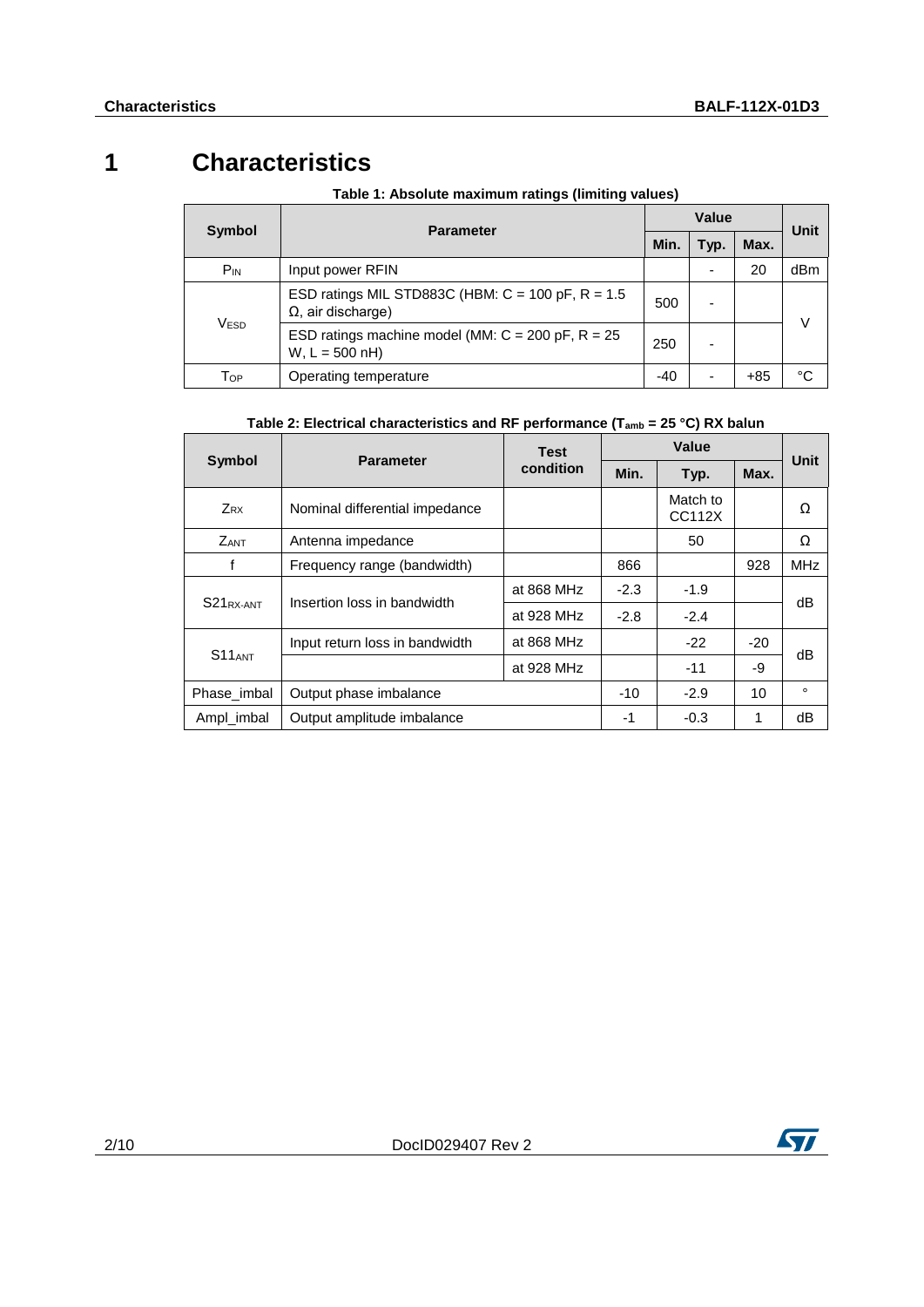#### **BALF-112X-01D3 Characteristics**

|                        |                                | <b>Value</b>                 |        |                    |       |             |  |
|------------------------|--------------------------------|------------------------------|--------|--------------------|-------|-------------|--|
| <b>Symbol</b>          | <b>Parameter</b>               | <b>Test condition</b>        | Min.   | Typ.               | Max.  | <b>Unit</b> |  |
| <b>Z</b> <sub>TX</sub> | Nominal TX impedance           |                              |        | Match to<br>CC112X |       | Ω           |  |
| <b>ZANT</b>            | Antenna impedance              |                              |        | 50                 |       | Ω           |  |
| f                      | Frequency range<br>(bandwidth) |                              | 866    |                    | 928   | <b>MHz</b>  |  |
| $S21TX-ANT$            |                                | at 868 MHz                   | $-2.3$ | $-1.9$             |       |             |  |
|                        | Insertion loss in bandwidth    | at 928 MHz                   | $-2.7$ | $-2.3$             |       | dB          |  |
| $S11_{ANT}$            | Input return loss in           | at 868 MHz                   |        | -8                 | -6    |             |  |
|                        | bandwidth                      | at 928 MHz                   |        | $-7$               | -5    | dB          |  |
|                        |                                | Attenuation at 2 fo          |        | $-43$              | $-41$ |             |  |
| Att                    |                                | Attenuation at 3 fo<br>$-50$ | -46    |                    |       |             |  |
|                        | Harmonic levels                | Attenuation at 4 fo          |        | $-43$              | $-40$ | dBm         |  |
|                        |                                | Attenuation at 5 fo          |        | $-39$              | $-37$ |             |  |
|                        |                                | Attenuation at 6 fo          |        | $-35$              | $-33$ |             |  |
|                        |                                | Attenuation at 7 fo          |        | $-19$              | $-17$ |             |  |

**Table 3: Electrical characteristics and RF performance (Tamb = 25 °C) TX filter**

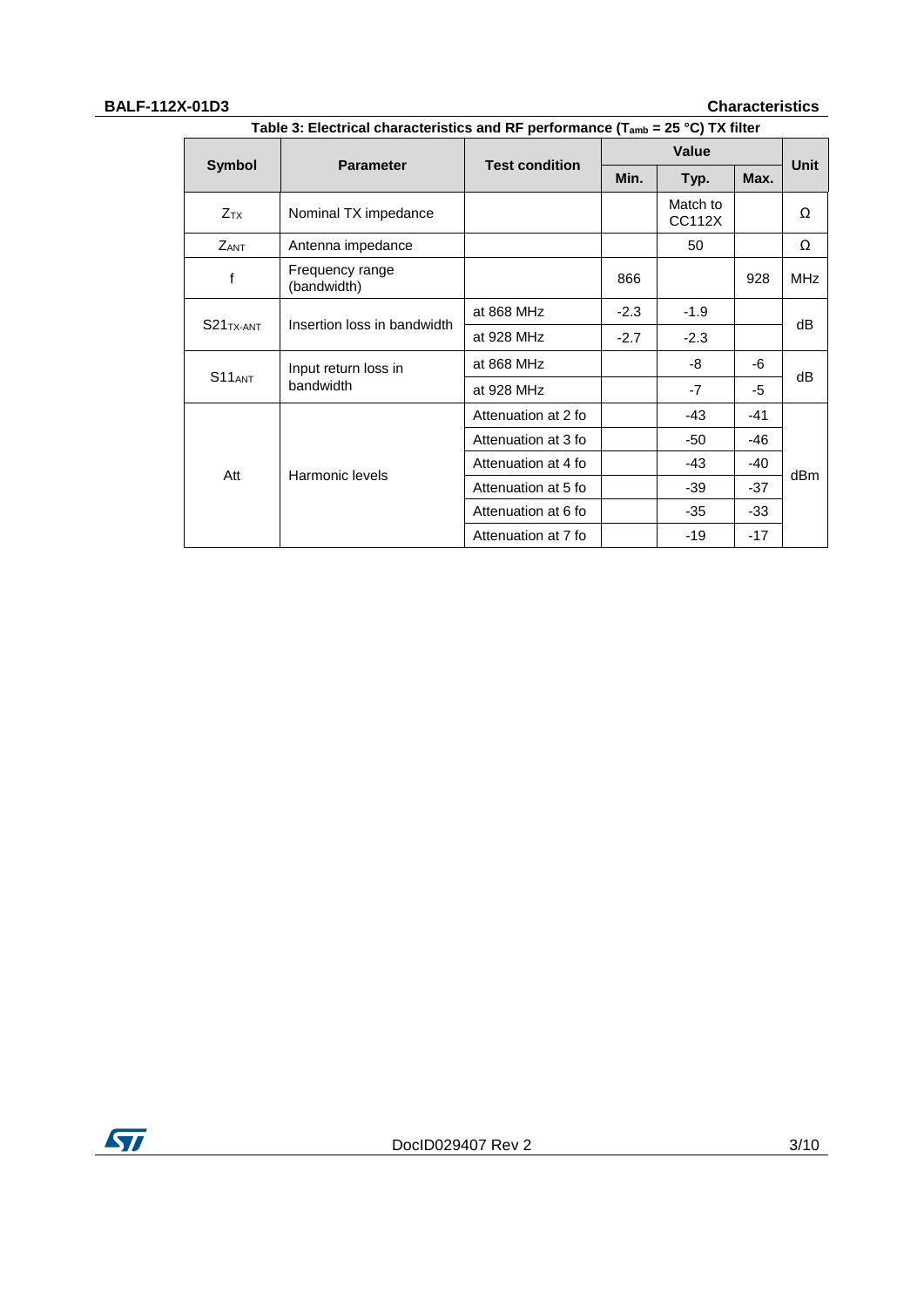#### **Characteristics BALF-112X-01D3**







4/10 DocID029407 Rev 2

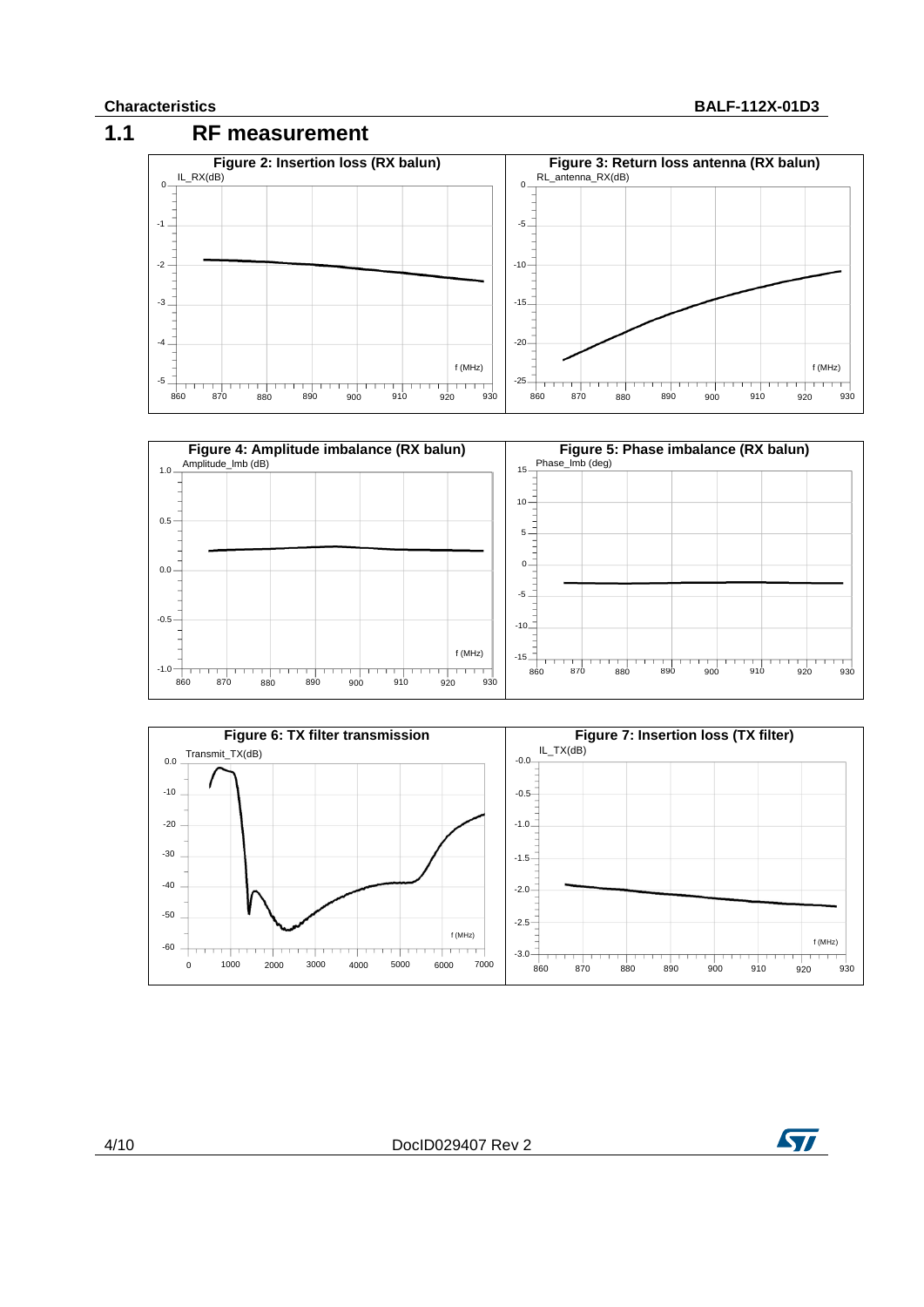#### **BALF-112X-01D3 Characteristics**



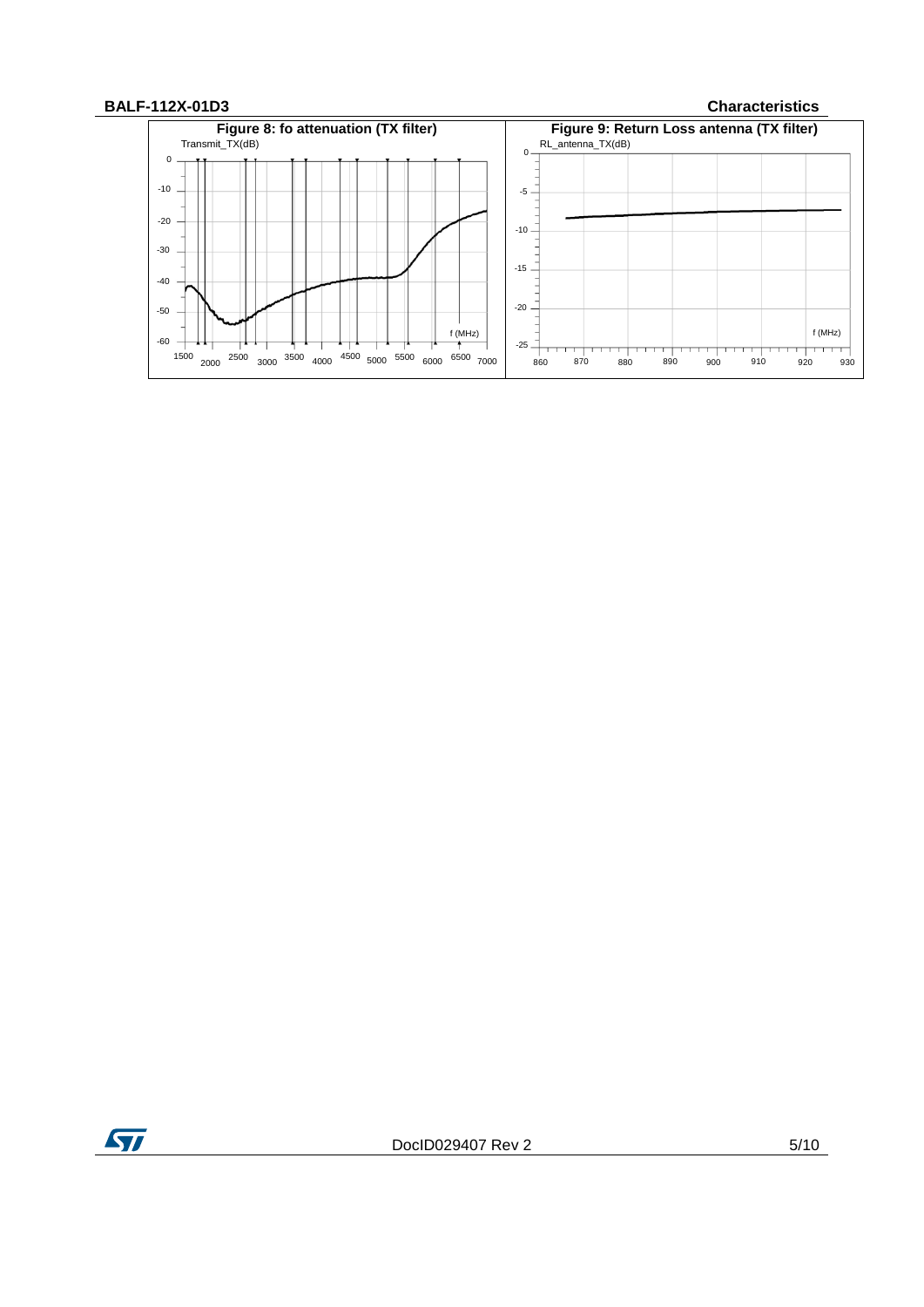### **2 Package information**

In order to meet environmental requirements, ST offers these devices in different grades of ECOPACK® packages, depending on their level of environmental compliance. ECOPACK® specifications, grade definitions and product status are available at: *www.st.com*. ECOPACK® is an ST trademark.

### **2.1 Flip-Chip CSPG 0.4 package information**



#### **Table 4: Flip-Chip CSPG 0.4 mechanical data**

| <b>Dimensions</b>    | <b>Frequency</b> | A <sub>1</sub> | A <sub>2</sub> | <b>B1</b> | <b>B2</b> | <b>B3</b> | C <sub>1</sub> | C <sub>2</sub> | C <sub>3</sub> | C <sub>4</sub> | $D^*$ | D <sub>2</sub> | D3  | E   |
|----------------------|------------------|----------------|----------------|-----------|-----------|-----------|----------------|----------------|----------------|----------------|-------|----------------|-----|-----|
| <b>BAL-112X-01D3</b> | 868 MHz          | 1950           | 1450           | 225       | 750       | 500       | 223            | 1004           | 400            | 604            | 425   | 205            | 630 | 255 |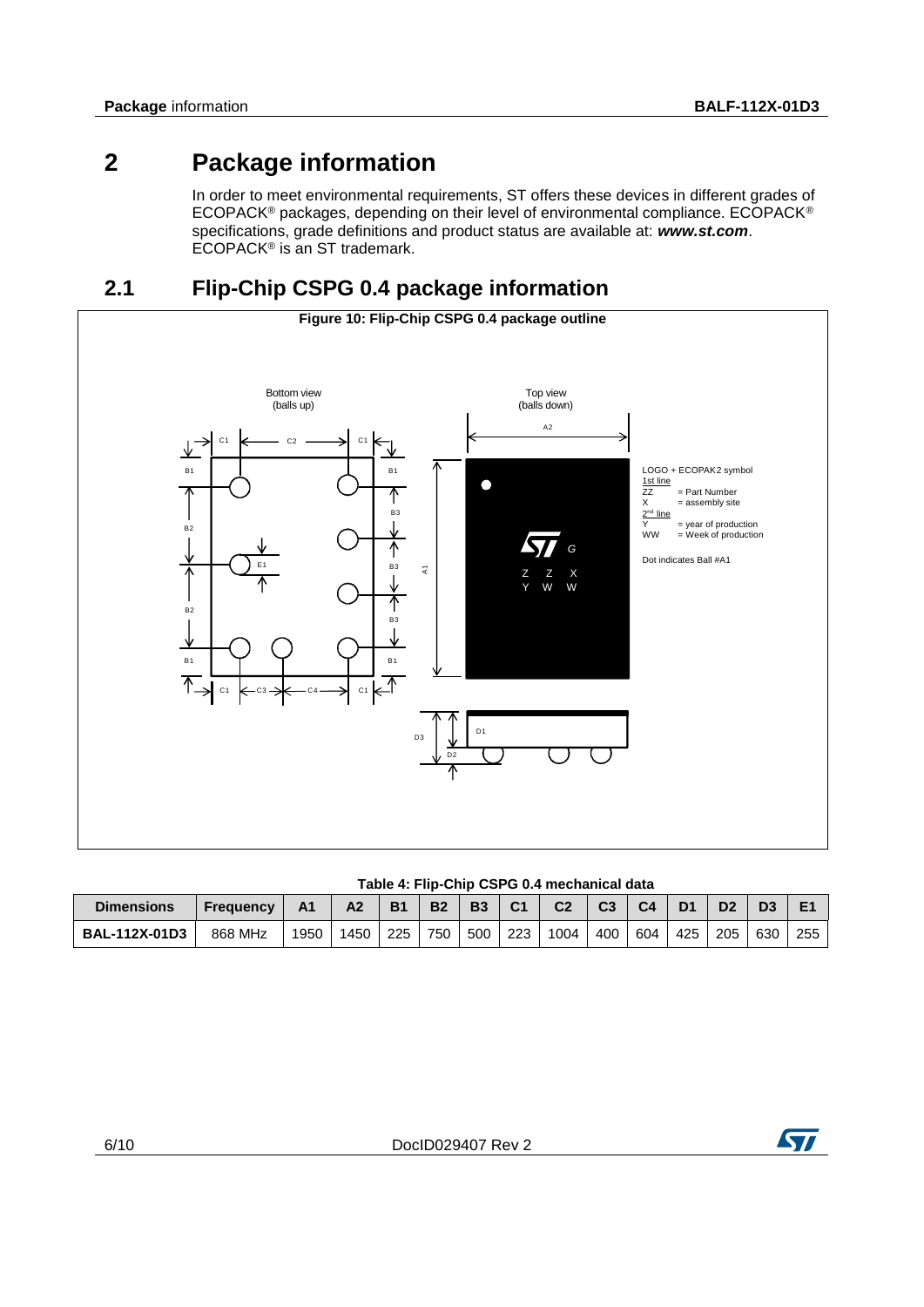#### **BALF-112X-01D3 Package** information





**Figure 13: Ball assignment**

ST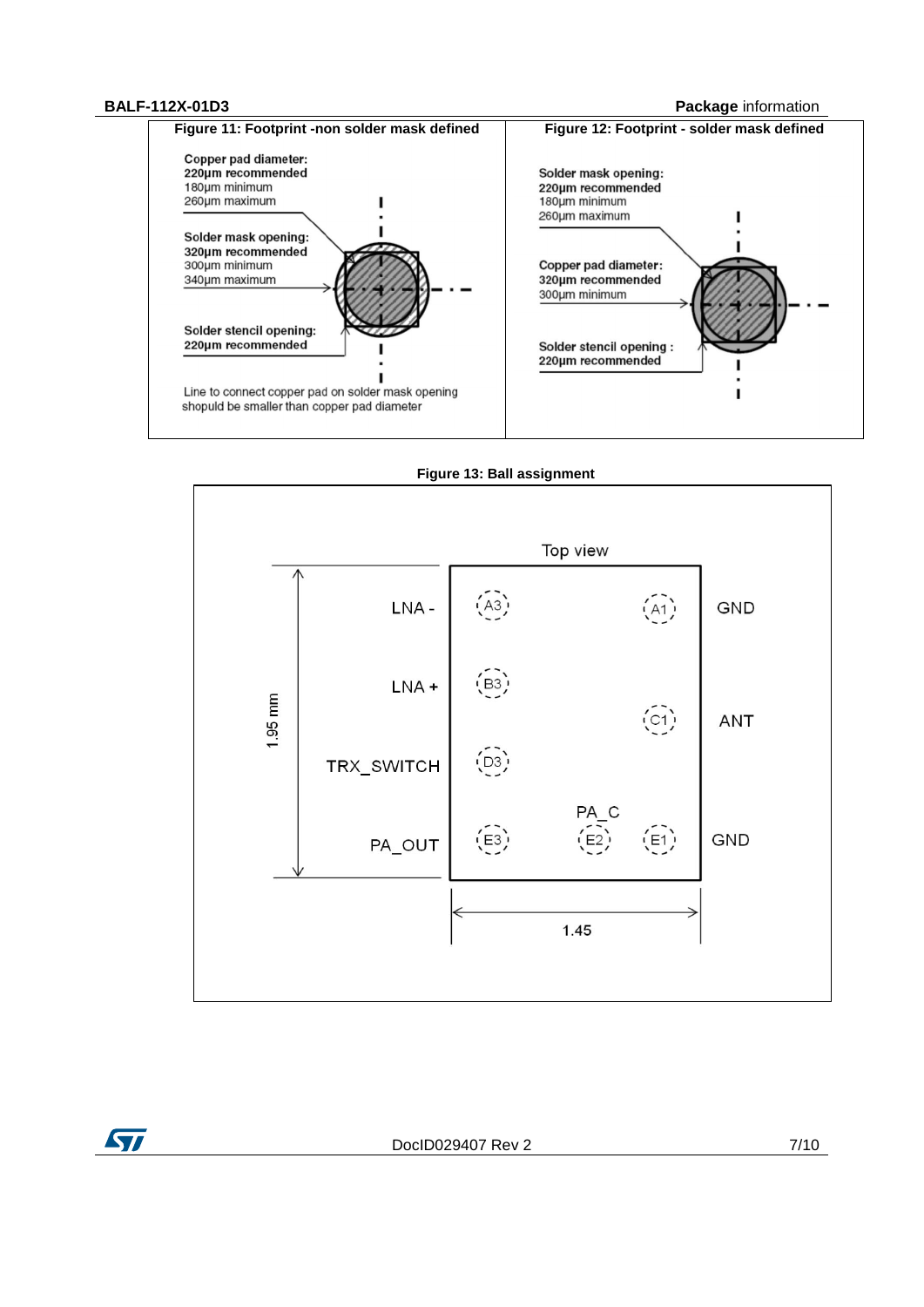| Table 5: Flip-Chip CSPG 0.4 ball description |             |                               |  |  |  |  |  |
|----------------------------------------------|-------------|-------------------------------|--|--|--|--|--|
| <b>Ball</b>                                  | <b>Name</b> | <b>Designation</b>            |  |  |  |  |  |
| A1                                           | <b>GND</b>  | Ground                        |  |  |  |  |  |
| A3                                           | LNA-        | Connect to LNA N              |  |  |  |  |  |
| B <sub>3</sub>                               | LNA+        | Connect to LNA P              |  |  |  |  |  |
| C <sub>1</sub>                               | <b>ANT</b>  | Connect to antenna            |  |  |  |  |  |
| D <sub>3</sub>                               | TRX_SW      | Connect to TRX switch         |  |  |  |  |  |
| E1                                           | <b>GND</b>  | Ground                        |  |  |  |  |  |
| E2                                           | PA_C        | Connect to PA output thru C10 |  |  |  |  |  |
| E <sub>3</sub>                               | PA_OUT      | Connect to PA                 |  |  |  |  |  |

### **2.2 Flip-chip 8 bumps packing information**



**Figure 14: Flip-chip 8 bumps tape outline**

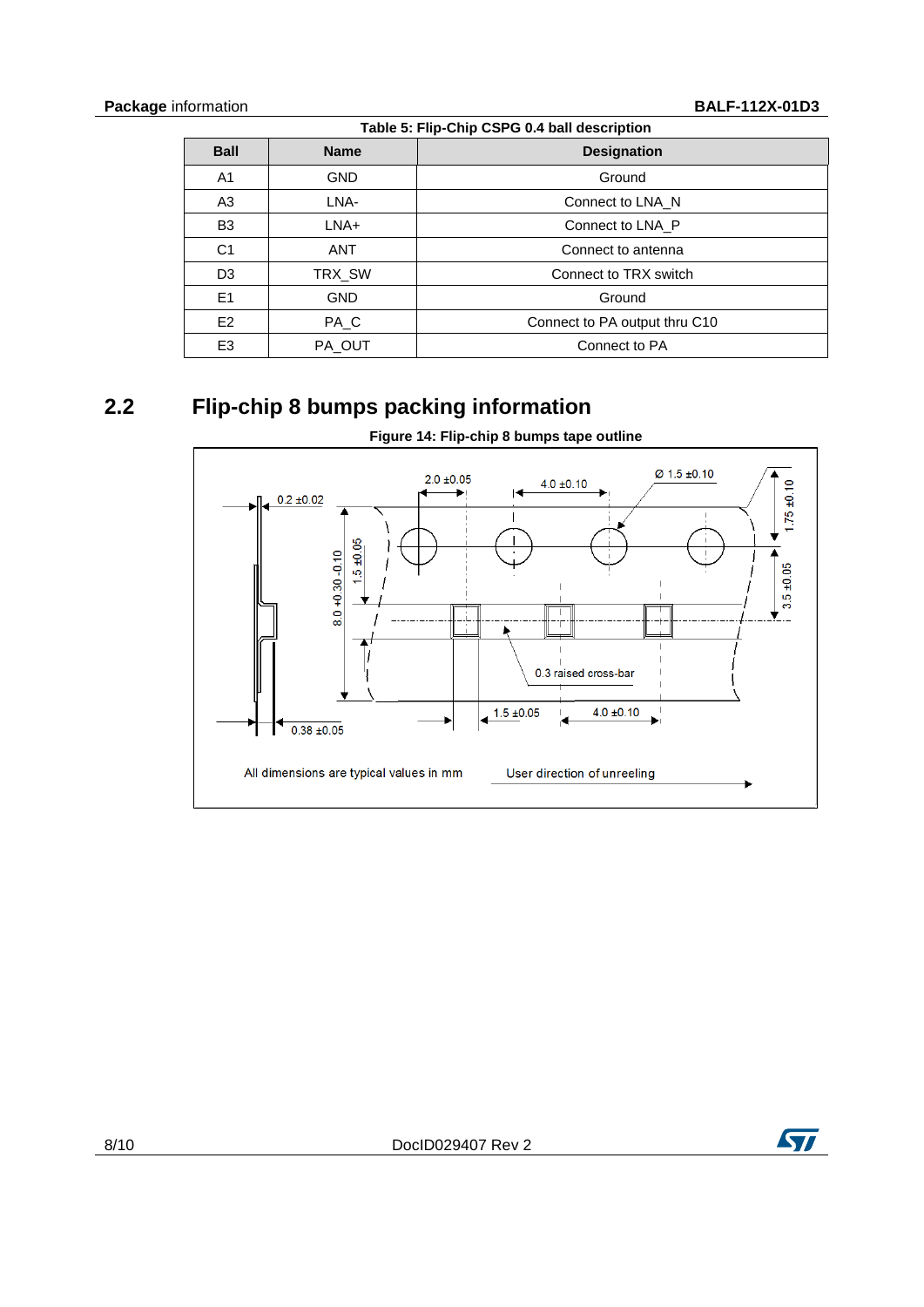## **3 Ordering information**

| Table 6. Orderling information |                |             |                   |           |               |  |
|--------------------------------|----------------|-------------|-------------------|-----------|---------------|--|
| Order code                     | <b>Marking</b> | Package     | Weiaht            | Base gty. | Delivery mode |  |
| BALF-112X-01D3                 |                | <b>CSPG</b> | $3.02 \text{ ma}$ | 5000      | Tape and reel |  |

### **Table 6: Ordering information**

## **4 Revision history**

| Date        | <b>Revision</b> | <b>Changes</b>      |
|-------------|-----------------|---------------------|
| 04-Jul-2016 |                 | First issue.        |
| 20-Feb-2017 |                 | Updated Front page. |

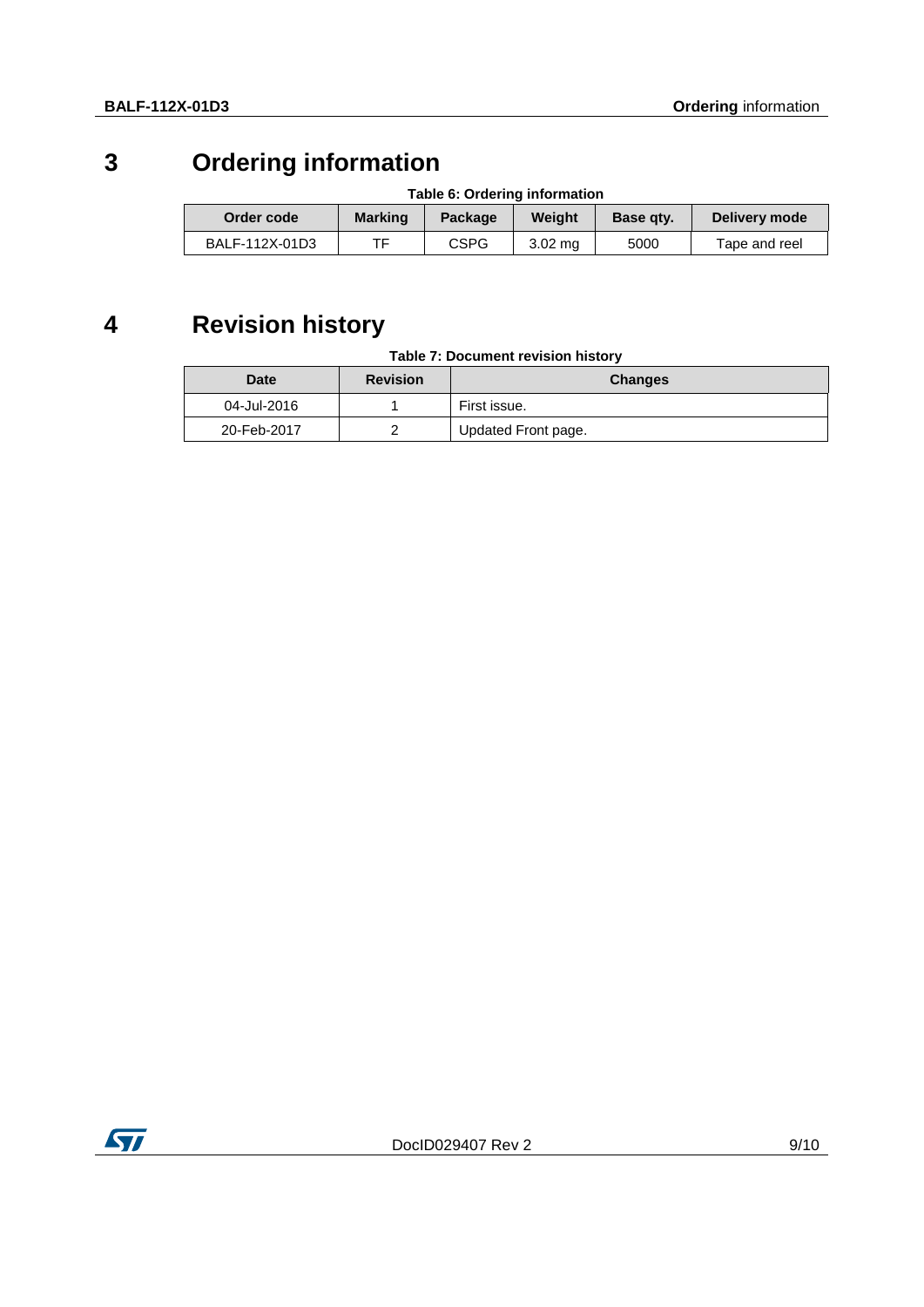#### **IMPORTANT NOTICE – PLEASE READ CAREFULLY**

STMicroelectronics NV and its subsidiaries ("ST") reserve the right to make changes, corrections, enhancements, modifications, and improvements to ST products and/or to this document at any time without notice. Purchasers should obtain the latest relevant information on ST products before placing orders. ST products are sold pursuant to ST's terms and conditions of sale in place at the time of order acknowledgement.

Purchasers are solely responsible for the choice, selection, and use of ST products and ST assumes no liability for application assistance or the design of Purchasers' products.

No license, express or implied, to any intellectual property right is granted by ST herein.

Resale of ST products with provisions different from the information set forth herein shall void any warranty granted by ST for such product.

ST and the ST logo are trademarks of ST. All other product or service names are the property of their respective owners.

Information in this document supersedes and replaces information previously supplied in any prior versions of this document.

© 2017 STMicroelectronics – All rights reserved